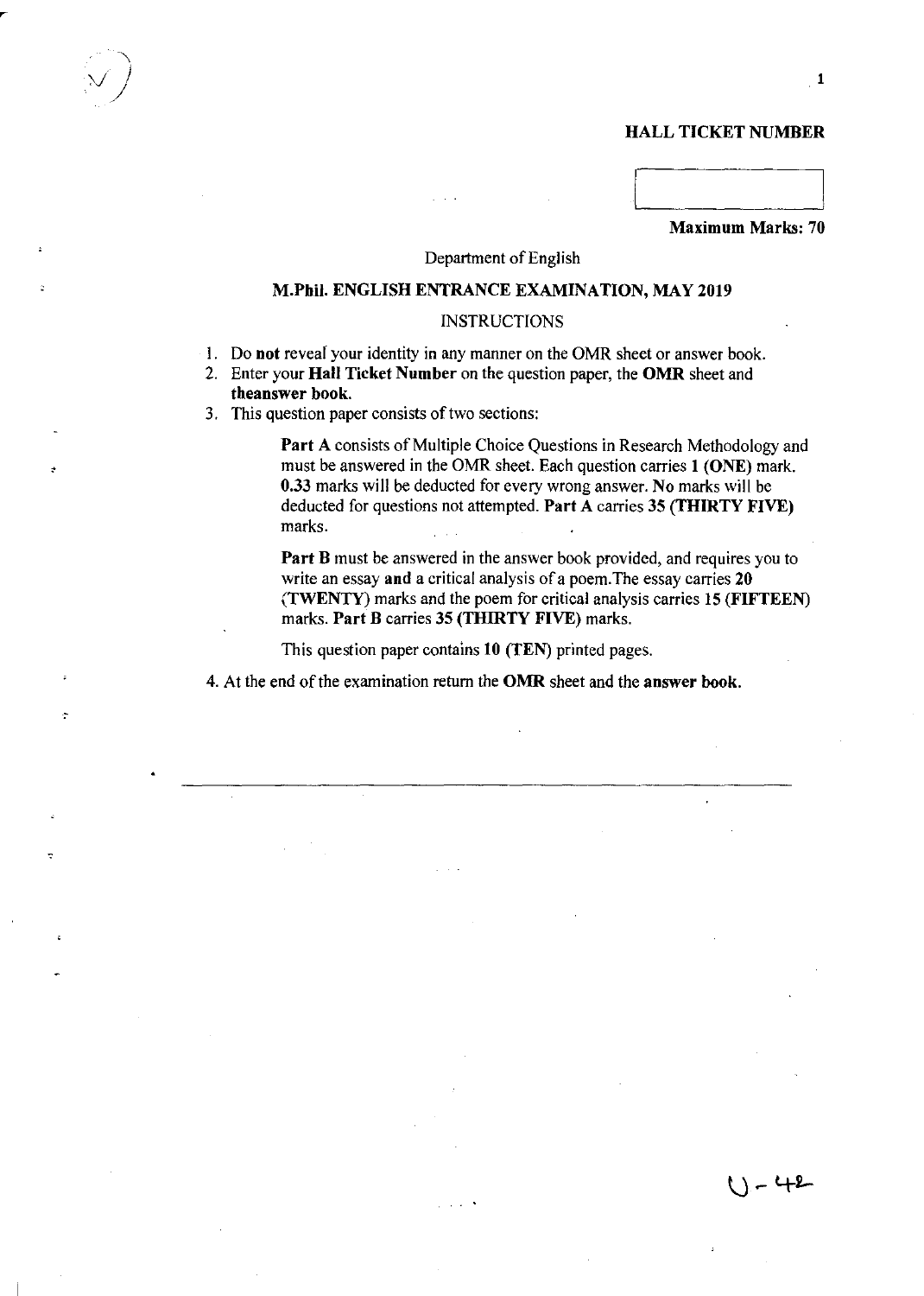#### **Part A: Research Methodology**

 $(1x35 = 35 \text{ marks})$ 

**I.** H-Net is an international consortium of scholars and teachers who create and coordinate networks to advance teaching and research across----------.

A. the arts and social sciences

B. the arts, humanities and social sciences

C. only the humanities

r

D. the humanities and the physical sciences

2. If you knew the URL of an academically sound site which has now ceased to be, such as *Mr William Shakespeare and the Internet,* which of the following would be most likely to give you access to it?

A. Archives of the Internet Store

B. Oldtime Databases and Archives

C. Historical Sites from the 1990s Archive

D. Internet Archive Wayback Machine

3. With the migration of most readers to online resources and sites, which educational site, hosted by an educational institute would a Milton scholar visit for an authoritative, annotated edition of *Samson Agonistes,* or for that matter, any of Milton's works, whether prose or poetry?

A. Project Gutenberg

B. Representative Poetry Online

C. The John Milton Reading Room

D. The Milton-L Home Page

4. A student reading texts such as Donna Haraway's *When Species Meet;* J M Coetzee's *The Lives of Animals; Before the Law: Humans and Other Animals in a Biopoliticai Frame* by Cary Wolfe alongside The Indian Wildlife Protection Act of 1972 and a 'shikari' narrative or two would be working on a project that falls in the realm of ----------.

1. Posthumanism

ii. Animal Studies

- iii. Biopolitics
- iv. Zootopics
- A. i and ii

B. i, ii, iii

C. ii, iii, iv

 $D. i, iii, iv$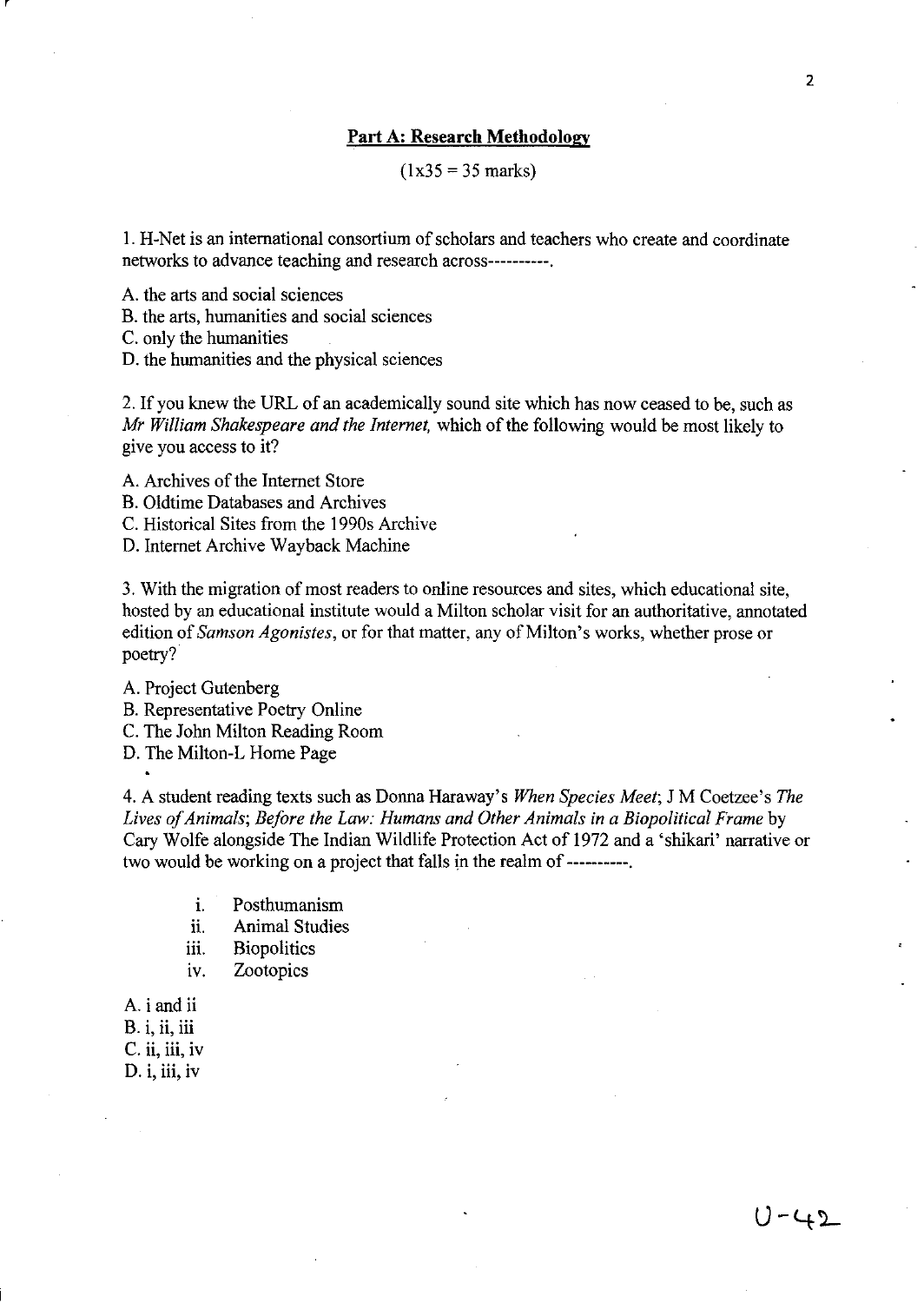5. If one were to write an academic essay on Shakespearean tragedy which explored the idea of story-telling as a mode of living on after one's death, as illustrated in plays such as *Hamlet; Othello;* and *Antony and Cleopatra* it would fall at the intersection of

- i. Resurrection studies
- ii. Narratology
- iii. Shakespeare studies

A. Only iii

B. i and ii

C. ii and iii

D. i and iii

6. A Variorum Edition -----------.

- i. is one which publishes all the variants of a text, with emendations
- ii. is an edition which includes annotations by critics and commentators
- A. Only i is correct
- B. Only ii is correct

C. Both i and ii are correct

D. Neither i nor ii is correct

7. An ur-text refers to -----------.

A. the original or the earliest version of a text

B. the manuscript on which a published text is based

C. the 'foul papers' of *Hamlet* which were lost

D. a lost version of a text which is imagined into being

8. If a research scholar were to be looking at journals such as *Obsidian III, The Griot, Contours* and *Callaloo,* one could safely assume that they have an interest in-----------.

A. African Literature and Culture

B. African American Studies

C. Native American Studies

D. Latina/o or Chicana/o Studies

9. The use of *op. cit.,* now considered best avoided in research work, pertains to a citation ---- ----------

A. from the same place

B. from a previously cited work

C. a work to be cited further ahead

D. in a different work by the same author .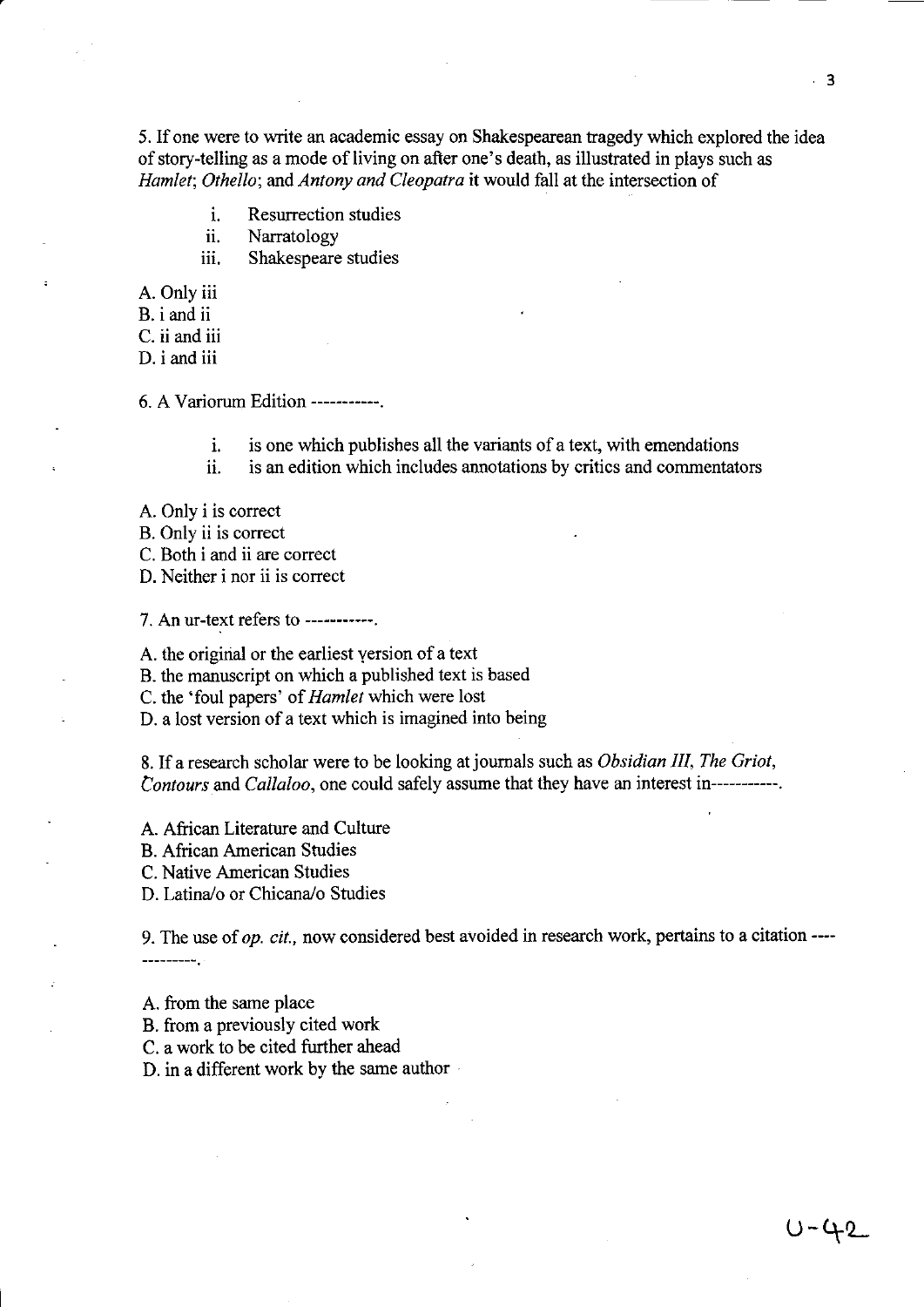10. MLA recommends that all notes be listed on a separate page entitled-------------.

A. Endnotes (centered) B. Endnotes (right hand side) C. Notes (centered) D. Notes (right hand side)

11. Endnotes and footnotes **in** MLA format are indicated in-text by a superscript in-----------.

A. Arabic numbers B. Roman numbers C. Alphabetical letters D. Asterisk marks

12. According to the MLA,  $8<sup>th</sup>$  edition, End-Notes are --------------.

A. single spaced B. 1.5 spaced C. double spaced D. 1.15 spaced

13. Pick the correct in-text citation for the following reference in accordance with the MLA 8<sup>th</sup> edition.

Carter, Marina. *Voices from Indenture: Experiences 0/ Indian Migrants* in *the British Empire.*  Leicester. 1996

A. (Marina, 1996, 33) B. (Carter, 1996, 33) C. (Carter, *Voices/rom Indenture, 1996)* 

D. (Carter 33)

14. When there are two or more sources with the same author, the author's name comes in the first citation. How do the second or subsequent entries cite the same author?

A. Use three hyphens followed by a period.

B. Use the author's last name followed by a period.

C. Use the author's first name followed by a period.

D. Use four dots followed by a period.

15. What does "qtd. in" indicate in a parenthesis?

A. Quoting the title

B. Quantified in

- C. Citation within citation
- D. No source is indicated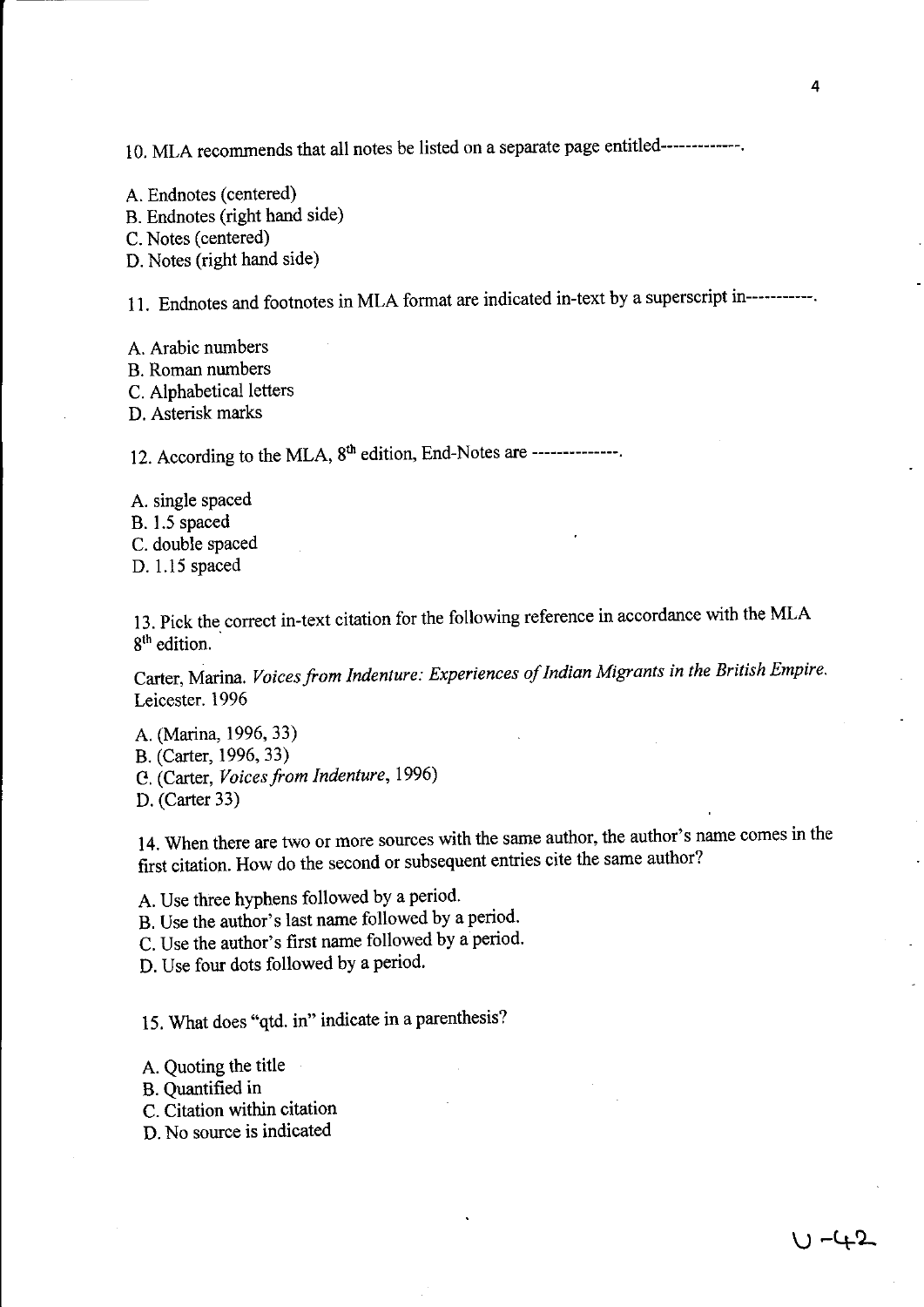16. Questions that are based on suppositions, personal belief and not on facts may be called

--------------

,

A. factual questions

B. hypothetical questions

C. dichotomous questions

D. survey based questions

17. Which of the following are the two most indispensable parts of the method of literary research:

(I) collection of all evidence, whether internal or external, related to the hypothesis

(2) careful evaluation of all evidence that goes against the hypothesis

(3) cursory reading of all the relevant sources not directly connected to the hypothesis (4) perfunctory reading of all relevant sources connected to the alternative hypothesis

A. I and 2

B. 2 and 3

C.3 and 4

D. 4 and I

18. 'Hermeneutics of suspicion' is a phrase coined by Paul Ricoeur to represent a common method of unmasking that prevails in the works of ----------------

A. Marx, Freud and Nietzsche

B. Marx, Nietzsche and Heidegger

C. Nietzsche, Freud and Gadamer

D. Freud, Lacan and Butler

Answer questions **19 to 21** which are based on the following text:

This brings us to the question of what kinds of texts might be analysed using discourse analysis within the frame of English studies. Here the first thing to note is that whilst English studies has sometimes been narrowly viewed as the study of 'literature' (that is, the study of high literary forms and of a set of specific author's works), the question of what is literature, and indeed, what is its purpose, raised particularly vigorously in and since the canon debates of the late 1970s and early 1980s, has itself become a matter of contestation. The effect of this has been that the field of English studies at the beginning of twenty-first century has expanded to encompass all manner of texts and all manner of writers who were not part of the 'canon of literature' that formed the backbone of English teaching until the mid-1970s.

19. Which one of the following statements is more accurate?

(i) The method of research in literary studies changes according to what gets defined as literature in a given period.

(ii) The choice of the method of research depends on the kinds of texts chosen for study

(iii) No single method of research can claim to be the sale method of analysis in a domain that has expanded to include a wide variety of texts and authors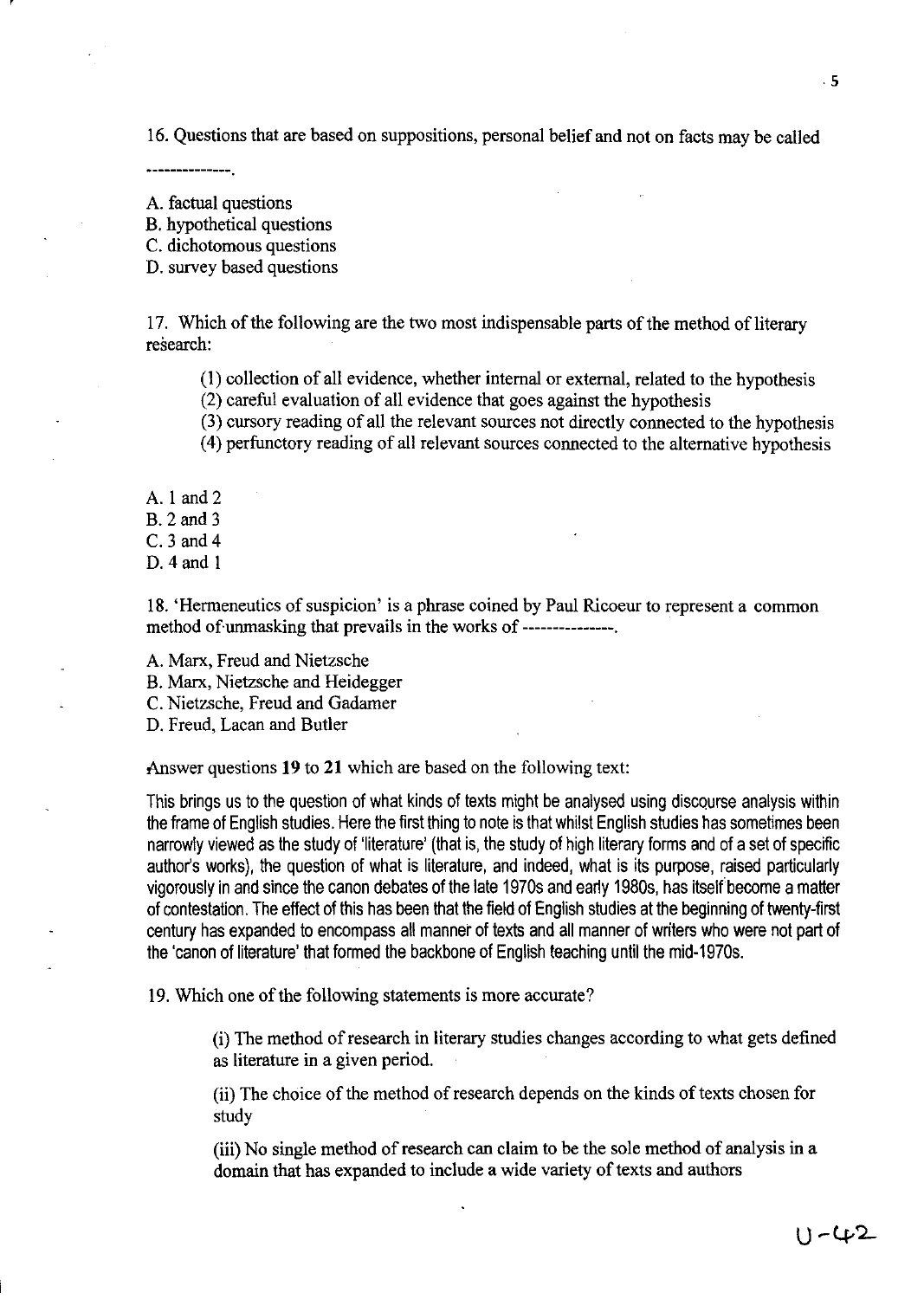A.Onlyi

l,

B. **ii** and iii

C. Only iii

D. i, ii, and iii

20. The canon debates do not -----------------------.

A. question the binary of high and low literary forms

B. rethink the purpose of literature

C. enquire into what constitutes literature

D. support the formation of a singular new canon

21. The impact of the canon debates has

(i) expanded the range of methods available for literary studies

(ii) not enlarged the range of texts studied as literature

(iii) not made a wider number of authors available to be studied

A. Only i

B. Only ii

C. ii and iii

D. i, and iii

22. Identify the *incorrect* statement concerning the WORKS CITED format according to the *MLA Handbook,* 8th edition.

A. The Works Cited list appears at the end of the paper.

B. It should appear before any endnotes you may have.

C. The list contains the same running head as the main text.

D. The page numbers in running head continue throughout.

23. Which of the following running head entry is *standarcI?* 

A. Chandrakar, 12

B. Chandrakar p.l2

C. Chandrakar 12.

D. Chandrakar 12

24. Why has the standard *printed page* become obsolete today?

A. The printers and publishers of books and journals follow no uniform code or format.

B. Today we have a welter of fluid, electronic texts on the web that appear on digital screens.

C. The users of printed texts are as varied as the material on which material goods appear.

D. Today individuals have access to printers and machinery they have never had earlier.

 $U - 42$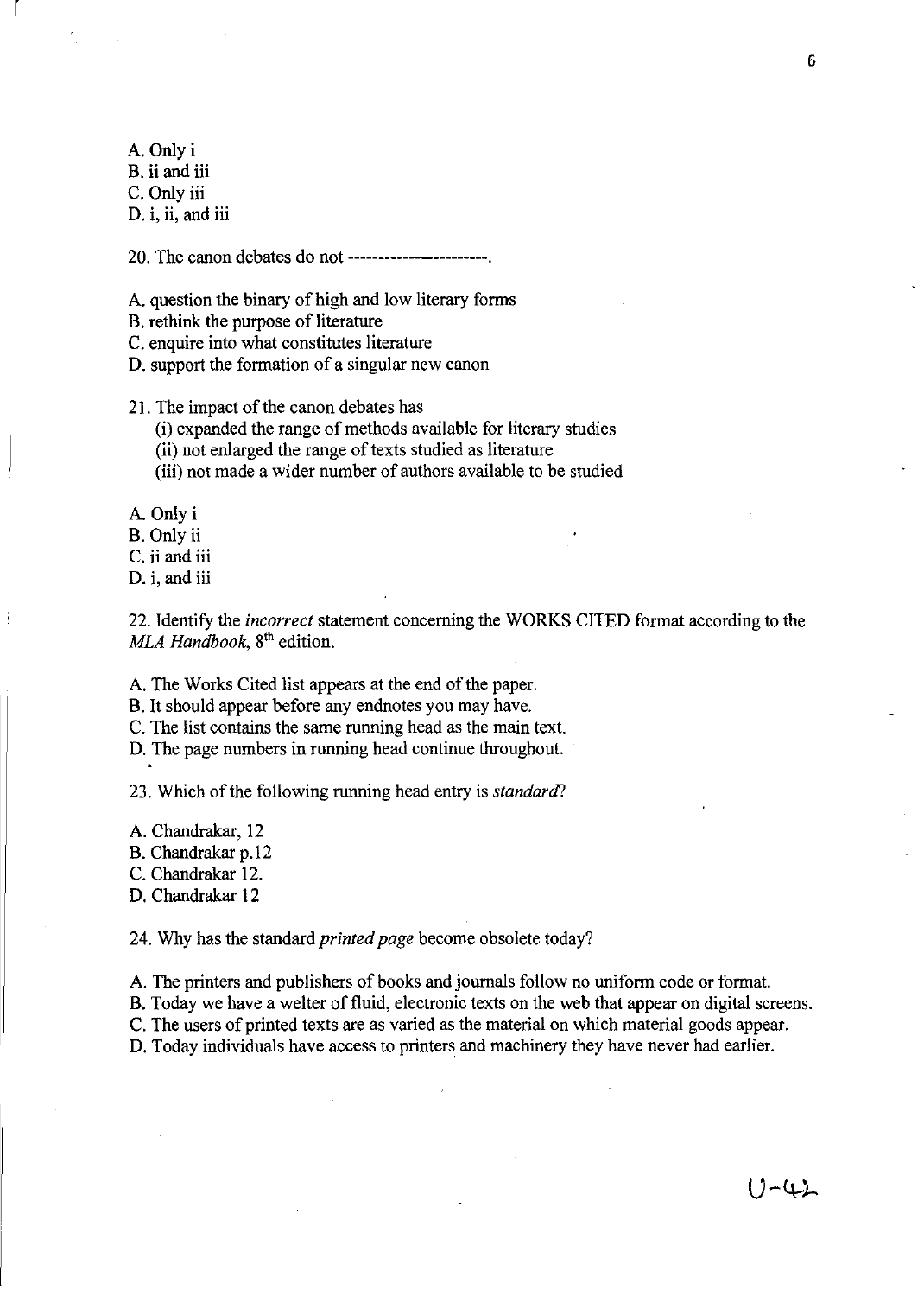25. In-text citations, no matter how long or complicated, should be ---------- in a research paper.

A. consistent B. cross-referential C. cross-citational D. continuous

26. What criteria would you consider uppermost in evaluating sources available for English research on the internet?

A. Ease of access and availability

B. Appropriateness and reliability

C. Approximate length and use

D. Relevance suggested by texts

27. **In** order to present a valid analysis of texts, issues, or facts in question, a researcher ought to offer substantial and conclusive --------.

A. evidence

B. argument

C. illustration

D. inferences

28. Which of the versions puts this sentence in the correct format/ style that best suits an academic essay?

*The essay black Men and Public space appeared December* 1986 *issue afharpers magazine.* 

A. The Essay "Black Men and Public Space" appeared in the December 1986 Issue of the Harpers magazine. .

B. The essay "Black Men and Public Space" appeared in the December 1986 issue of *Harper's* magazine.

C. The essay *Black Men and Public Space* appeared in the December 1986 issue of *Harper's*  magazine.

D. The essay "Black men and Public space" appeared in the December 1986 issue of *Harpers'* magazine.

29. While listing parts of a book such as "Introduction," "Preface," "Foreword," "Afterword," in one's Works Cited, the standard practice is -----------------

A. to underline or italicize that part B. to put that part within quote marks

C. not to do either A or B

D. put that part in upper case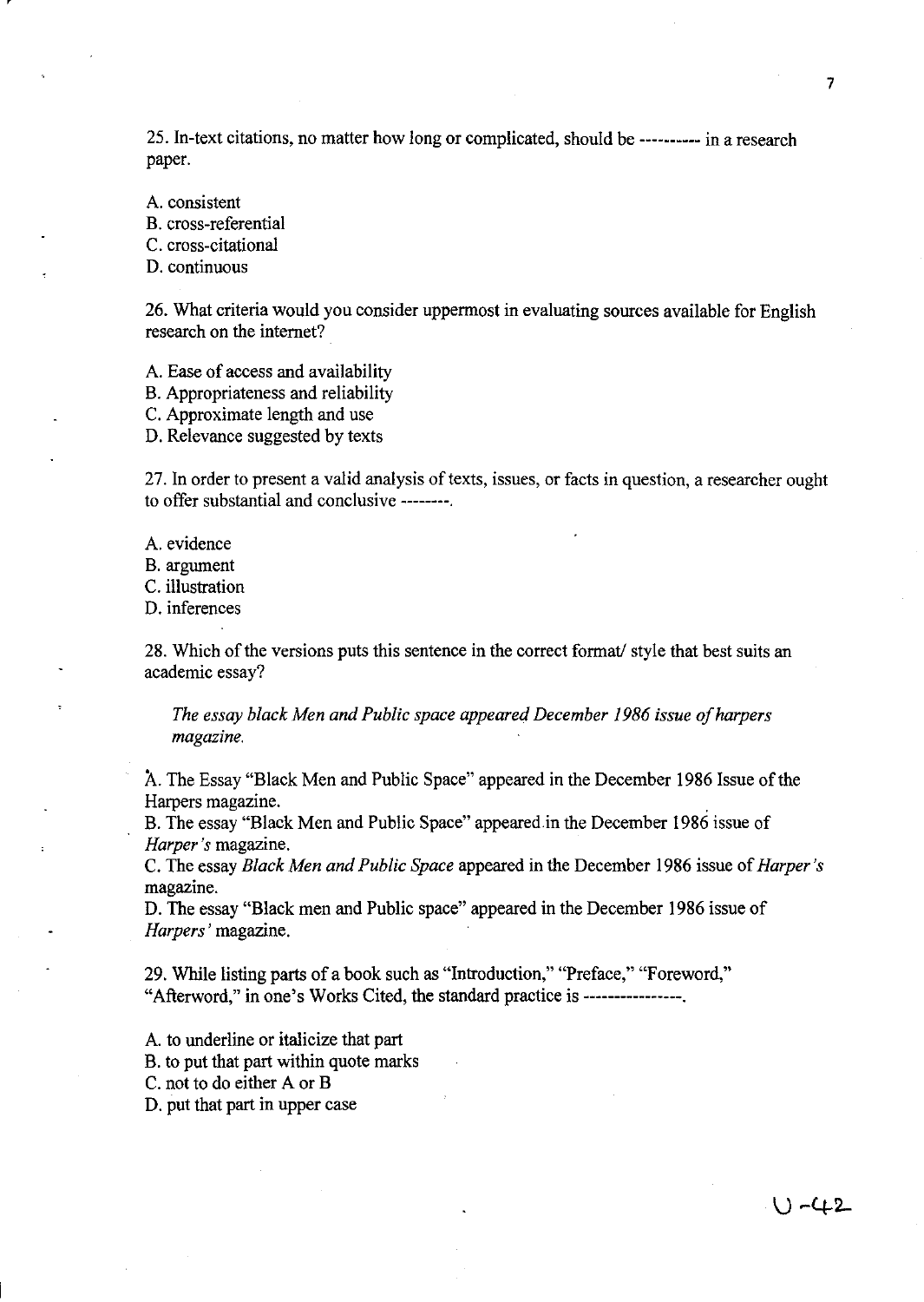30. What do you understand by *problem* in research?

The term problem thus has a special meaning in the world of research, one that sometimes confuses beginners. In our everyday world, a practical problem is something we try to avoid. But in the academic world, a research problem is something we eagerly seek out, even inventing one, if we have to. Indeed, a researcher without a good research problem has a bad practical one, because with no research problem to work on, she has nothing to do.

- A. The problem offers hardly any key challenge to the researcher.
- B. The problem should be practical enough for a researcher to solve.
- C. The problem should not be too practical to solve for the researcher.
- D. The problem offers an intellectual challenge to the researcher.

31. From among the following, single out an item you do *not* consider to be a secondary source, if your topic is a study of an author and her works:

- A. Reviews of books on your author
- B. Critical essays on the author
- C. Newspaper articles/ obituary on the author
- D. Author's letters to friends and family

32. Why are scholarly book reviews quite helpful in English research?

A. They help suggest ways of reading the newly-published book.

- B. They indicate how the book has been doing in the market.
- C. They indicate the book's reception among scholarly audiences.
- D. They point towards the cultural economy of English scholarship.

33. One practical consideration a researcher ought to have at the outset is:

A. whether anyone else in the world is interested in the topic/ theme I have chanced upon as fresh and original.

B. whether there is world enough and time for all that I propose to accomplish with the topic I have on hand.

C. whether another topic, similar in scope and range, will come my way in the course of my commitment.

D. whether the work under progress will be anticipated by another scholar along the same lines and address.

34. Plagiarism differs from © infringement in this that the former is a ---------- offence while the latter is a ---------- one.

- A. plain, complicated
- B. minor, major
- C. trivial, serious
- D. moral, legal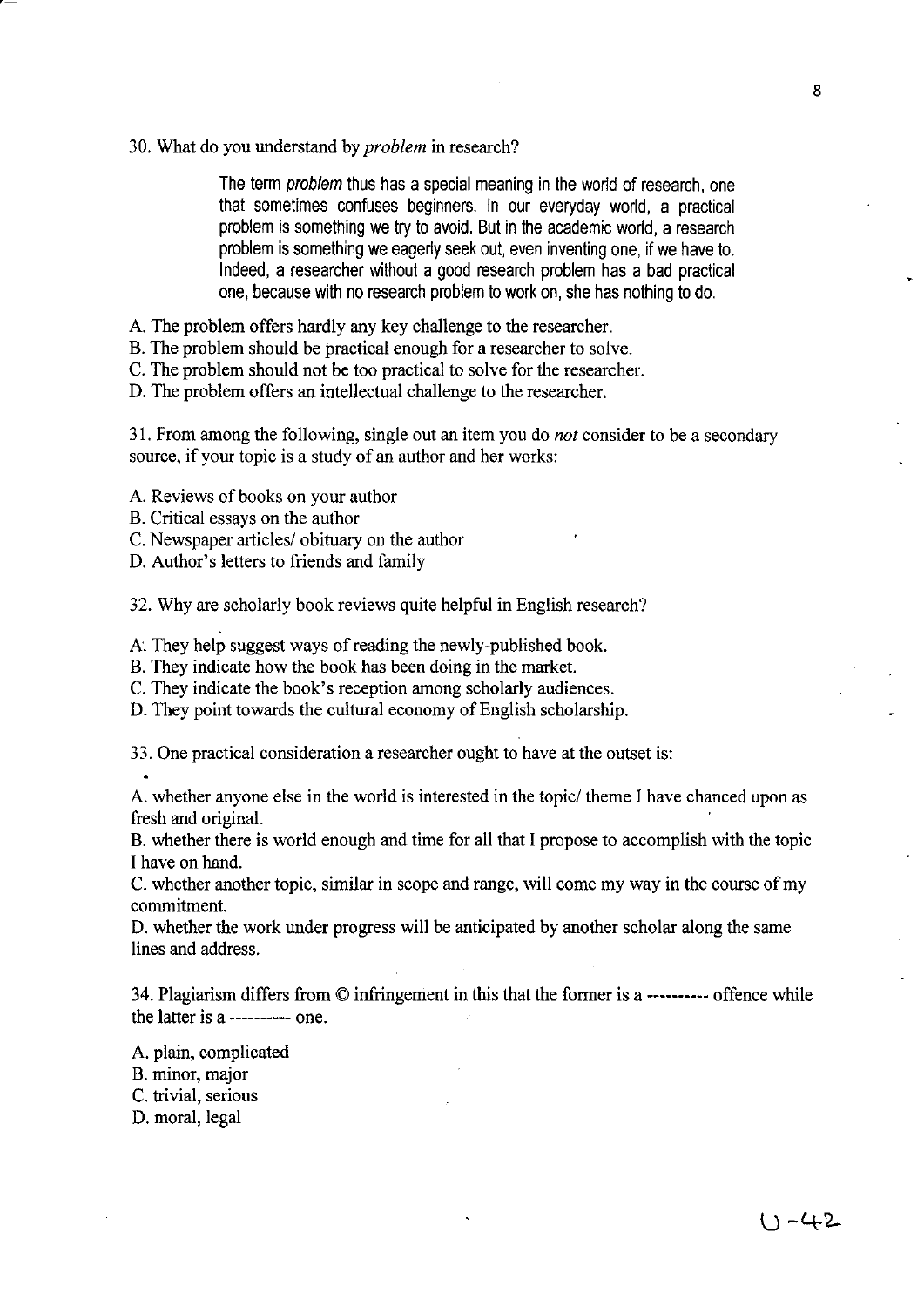35. The need for elaborate documentation varies from scholar to scholar. The two most important reasons are:

i. The nature and scope of the study undertaken by the researcher.

ii. The variety and kinds of source-texts and editions used by the researcher.

iii. The not-so-specialized fields selected for research by scholars.

iv. The relative paucity of quoted and borrowed material for research.

A. i and ii

B. ii and iii

C. i and iv

D. iii and iv

# PLEASE TURN TO **PAGE 10** FOR **PART B**

U-42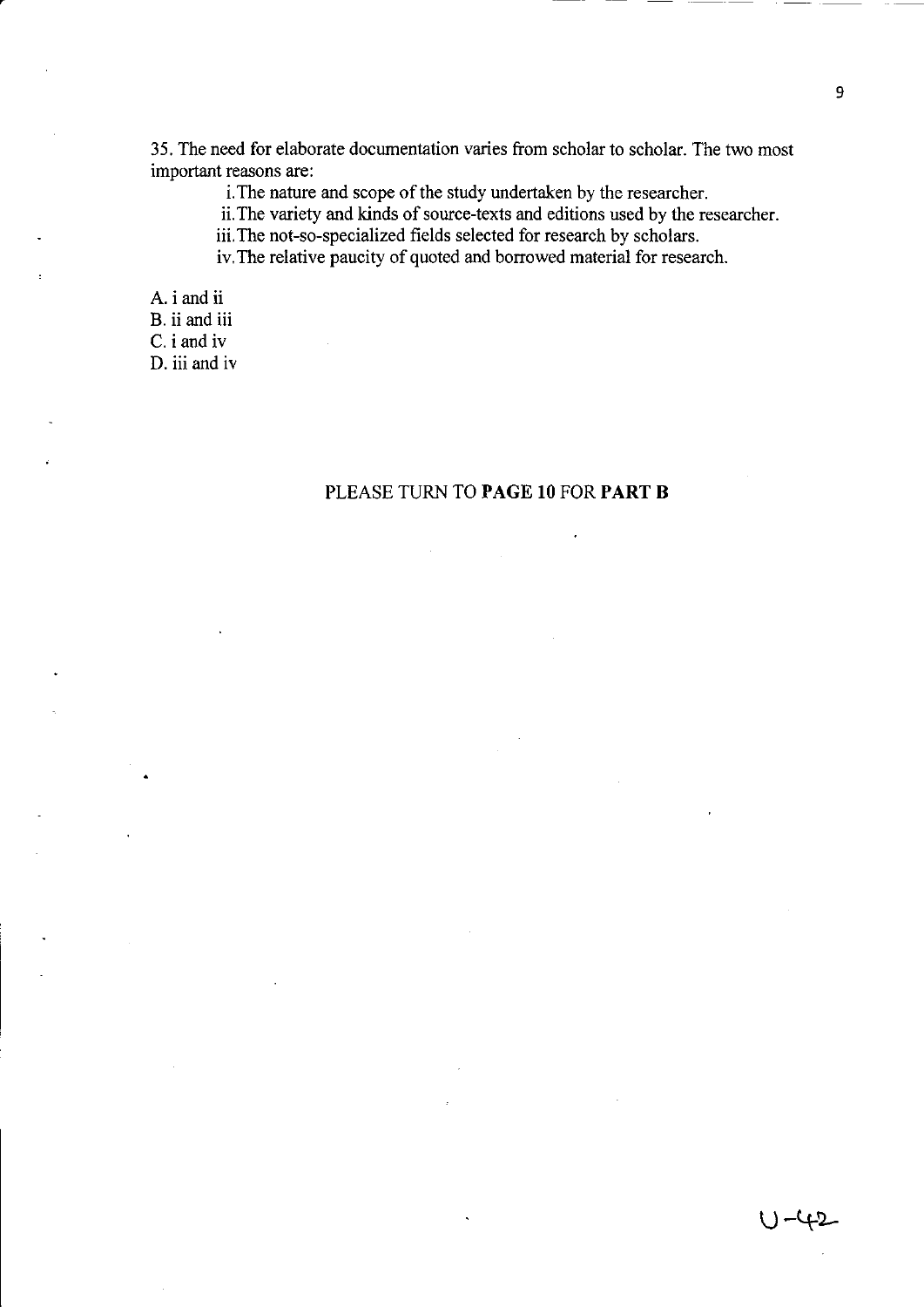#### **PartB**

#### Essay (20 marks)

Write a detailed proposal for the research you wish to undertake. Indicate your area of research, its aims and objectives; research questions; primary, secondary sources and methodology.

# **Poem for analysis**  (15 marks)

To what radical lengths does the poet stretch issues of age, class, race, and gender in the following poem?

#### **Who Said It Was Simple**

There are so many roots to the tree of anger that sometimes the branches shatter before they bear.

Sitting in Nedicks the women rally before they march discussing the problematic girls they hire to make them free. An almost white counterman passes a waiting brother to serve them first and the ladies neither notice nor reject the slighter pleasures of their slavery. But I who am bound by my mirror as well as my bed see causes in colour as well as sex.

\*\*\*\*\*\*\*\*\*\*

and sit here wondering which me will survive all these liberations.

 $U - 42$